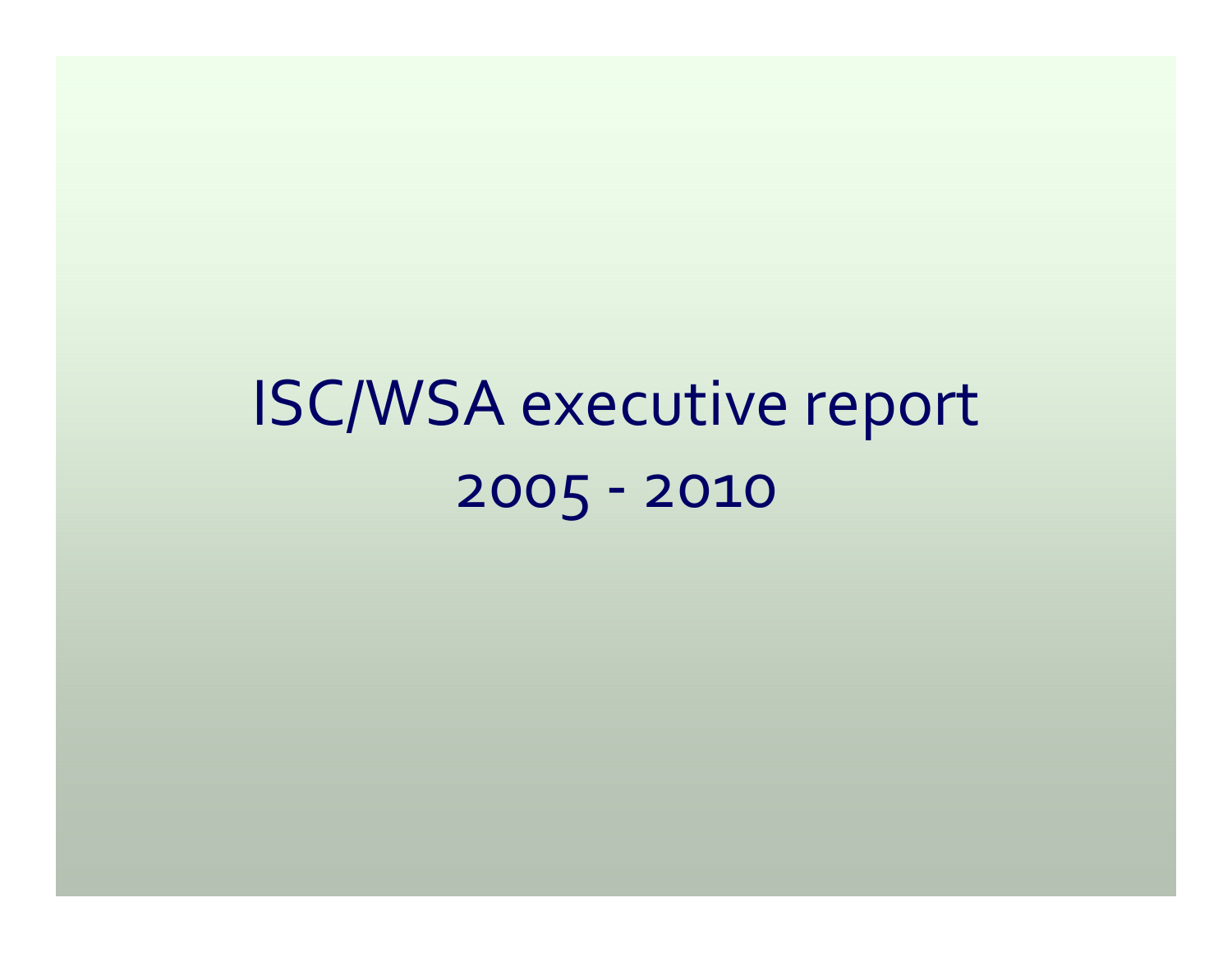

Garrett monkeys around

Garrett Thomson ISC/WSA executive chair 2005 ‐ 2010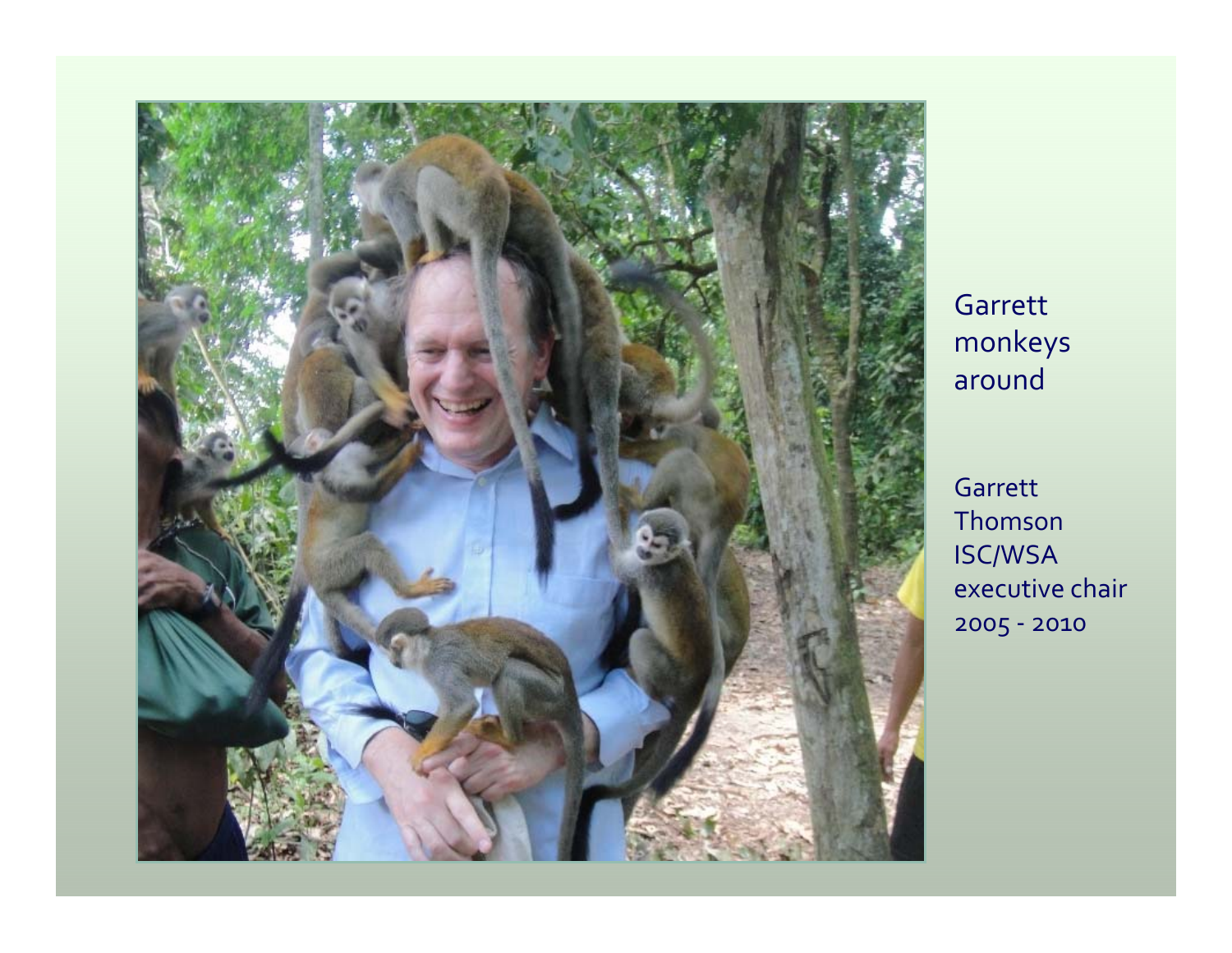## OVERVIEW OF THE WORLD SUBUD ASSOCIATION

WSA is an association of 54 member countries Non‐profit organization registered in Washington, D.C. Includes all Subud members from around the world

Mission to develop Subud in the world and help strengthen activities

Between World Congresses work of WSA carried out by the World Subud Council, including MSF, WSA executive (ISC) team

#### WHAT DOES IT DO?

- Support for the practice of the Latihan
- Nurture members' activities
- Gatherings & communication; keeping the community together
- Obligations to the future
- Support for individual Subud members
- Support for National Associations & International Zones
- External Relations
- Strengthening the organization

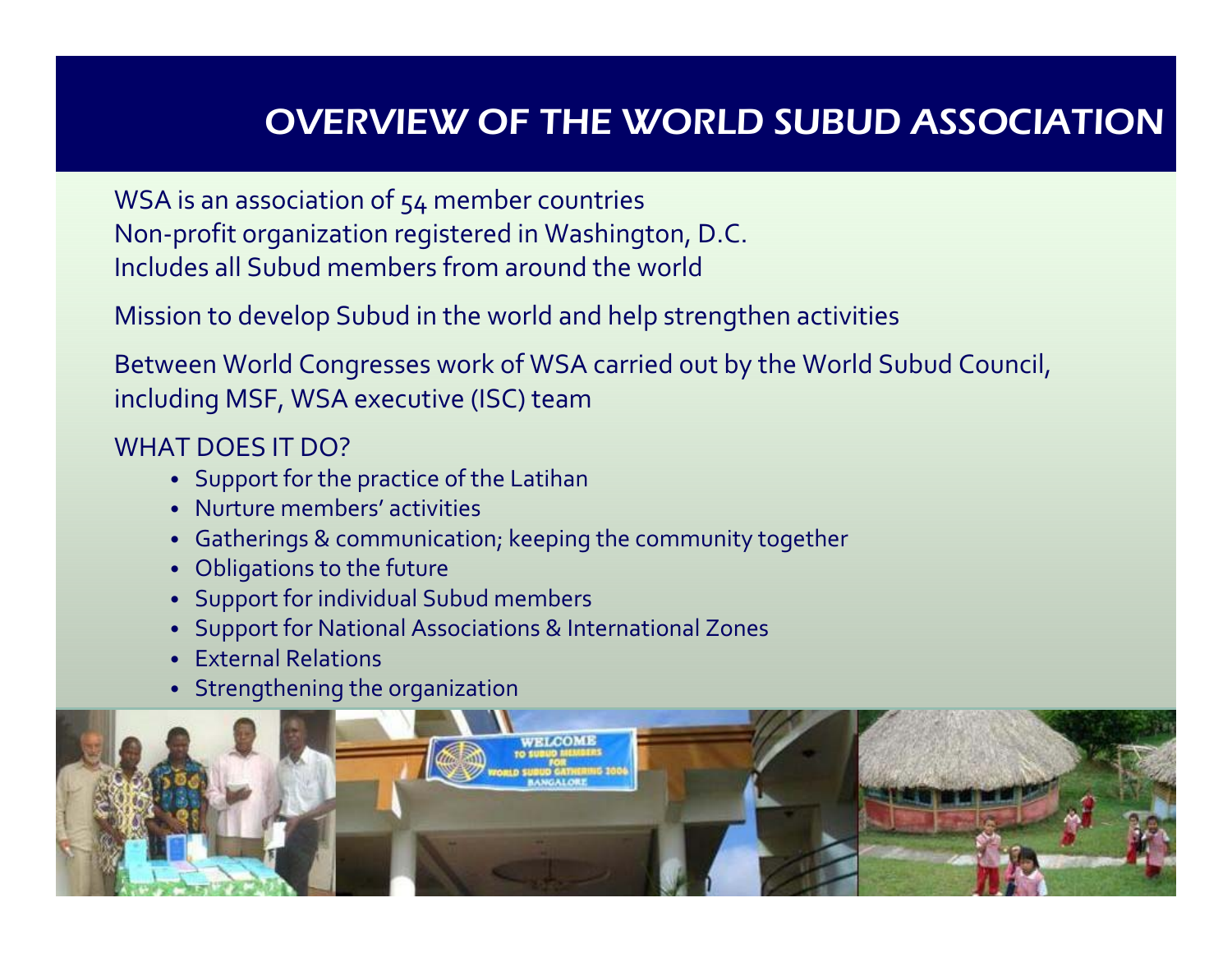### OUR WAY OF WORKING

#### **EXECUTIVE TEAM 2005 ‐ 2010**

Garrett ThomsonSamuel SimonssonJulia HurdAmalia Rasheed

 ISC/WSA executive Maya Bernardes **ISC/WSA** vice-chair WSA treasurer ISC/WSA secretary External relations coordinator

#### **1) CARE SUPPORT TEAM**

Rayner Sutherland (CST Administrator) Rosanna Hille Kumari Beck Scholarship Program Coordinator and Laurie Lathrop Maksum and Ruth González Emergency Fund Deputy & Secretary

#### **2) EXTERNAL RELATIONS**

Amalia RasheedVictor Margolin (WSA Forum) Katherine Carre (UN) Taufik Waage: Being Present WSA initiative Coordinator Stefan Freedman: WSA initiative Organization & Culture

#### **3) PUBLICATIONS AND TRANSLATIONS**

Armand Bisson, Publications Officer Jasmin Webb, Rahayu Talk Distribution Paloma de la Viña; Victor Carbayo (2005‐2008 Coordinator de Publicaciones en Español Subud Publications International Ltd: George Helmer, Chair; Leonard Hurd, Administrator; Edward MacKenzie (2009)

#### **5) INTERNATIONAL ARCHIVES**

Amalijah Thompson WSA Archives Coordinator Faisal Sillem former TPU (deceased 2009) Farlan Williams WSA archives Indonesia Ichiro Nakamura WSA archives Japan Daniela Moneta WSA archives USA Hassan Sillem, Belgium Robin and Valerie Drewett WSA Archives video archive

6) **HISTORY OF SUBUD** Harlinah Longcroft

**7) HOUSING MATTERS** Santa Raymond

**8) TRANSLATIONS** Adela Conti, ARGENTINA Salman Anglesio, FRANCE Pierre Rousseau, CANADA Marsiya Belinskaja, UKRAINE Sandra Lykhatska, UKRAINE Mardiana Situmeang, INDONESIA Murianti Lynn, INDONESIA Anton Situmeang, INDONESIA Ari Dirdjo, CANADA Bärbel Grimm, GERMANY

#### **9) ADMIN TEAM**

Leonard van Willenswaard, WSA Accountant, Roger Van Der Matten, WSA online office Lorraine Arden, WSA Registered Agent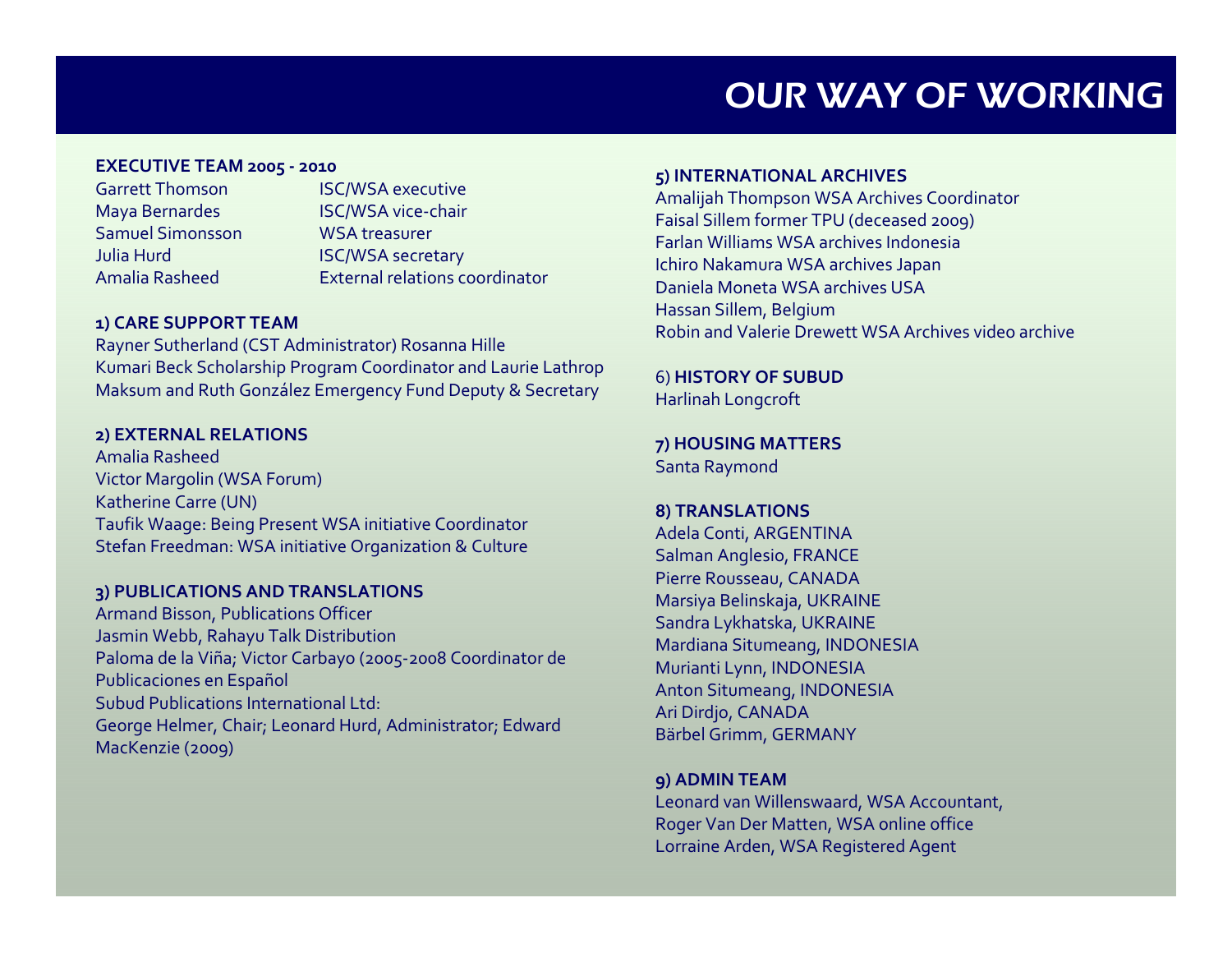### OUR WAY OF WORKING

### The value of thanking volunteers and donors

 thank you letters to donors and others thank you letters to outgoing national chairs welcome letters to incoming national chairs greeting letters to congresses and gatherings

### Job descriptions & clear lines of responsibilities

Various MOU's including SPI, WSA Archives, etc. Job descriptions for national and local committees

#### Communicate& listen well

32 newsletters in five languages to 3600 addresses Two world‐wide initiatives 51 WSC calendars Four WSA Annual Reports Define Goals

> 11 goal lists/letters Annual goals set during WSC meetings

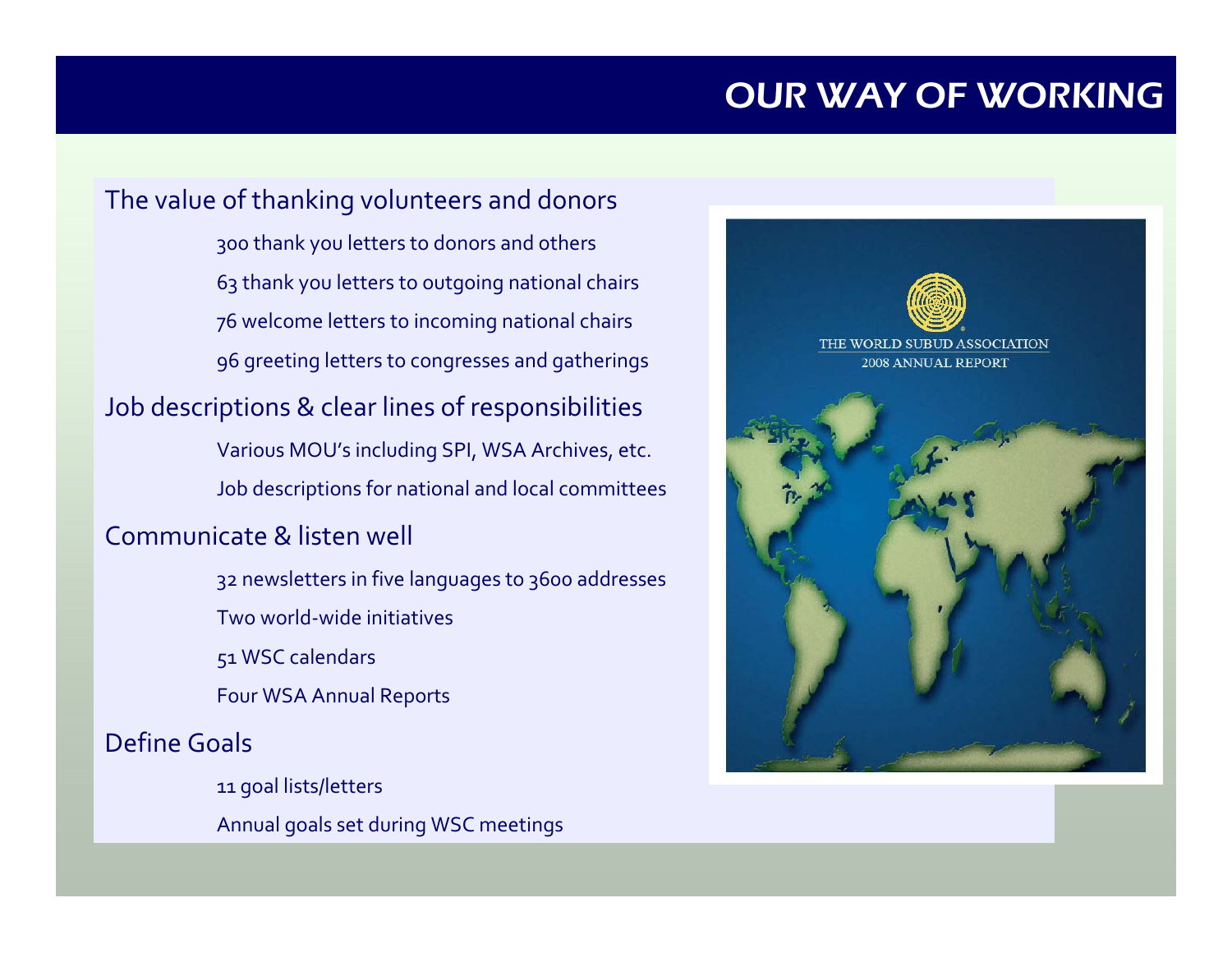# INTERNATIONAL HELPERS

### Support for latihan WSA's top priority

to strengthen the latihan, help resolve problems, suppor<sup>t</sup> the work of other helpers in touch with the pulse of the latihan throughout the world

#### International Helpers average 150 trips to 50 countries per year

718 trips to 213 countries in 4.5 years continue work between visits with email, phone calls, letters

Support of Ibu Rahayu's office

Helpers without Borders / Visiting Helpers

#### Helper cards this term:

- 268 helpers received cards
- newly designed cards printed ‐ wallet size

Kejiwaan program budget is 28% of the WSA budget Total over 4.5 years 455.5 k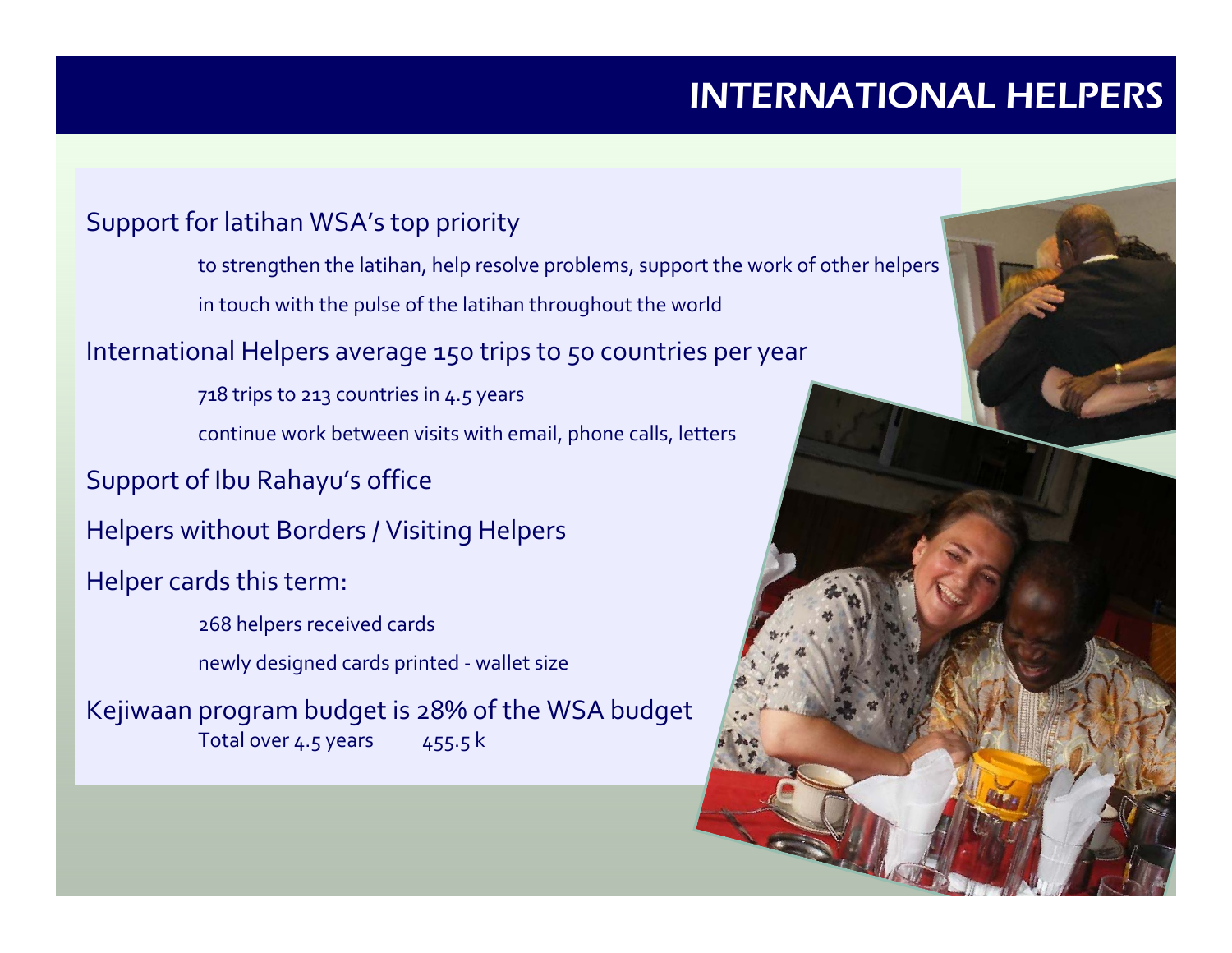# WING & PROJECT SUPPORT

Wings Jamboree April 2006, Wings come together – <sup>4</sup> 5 people at La Source

Youth Meeting July 2008 <sup>40</sup> young people at La Source

Youth & SICA project: Subud video.net & Subud artists.com

IYTF – original \$20 k

IYTF for Congress

raised 90 k including MSF/GHFP matching grants online art auction raised \$5400 60 young members supported

Youth Camps: four at La Source

SES list server hosted by Ruslan Morris

Harris Madden project website

SES activities in Colombia, Chile, Indonesia, Congo, UK, Australia, USA

WSA Annual reports show plethora of members' projects & activities

Subud Radio by Esaias Hobbs in 2006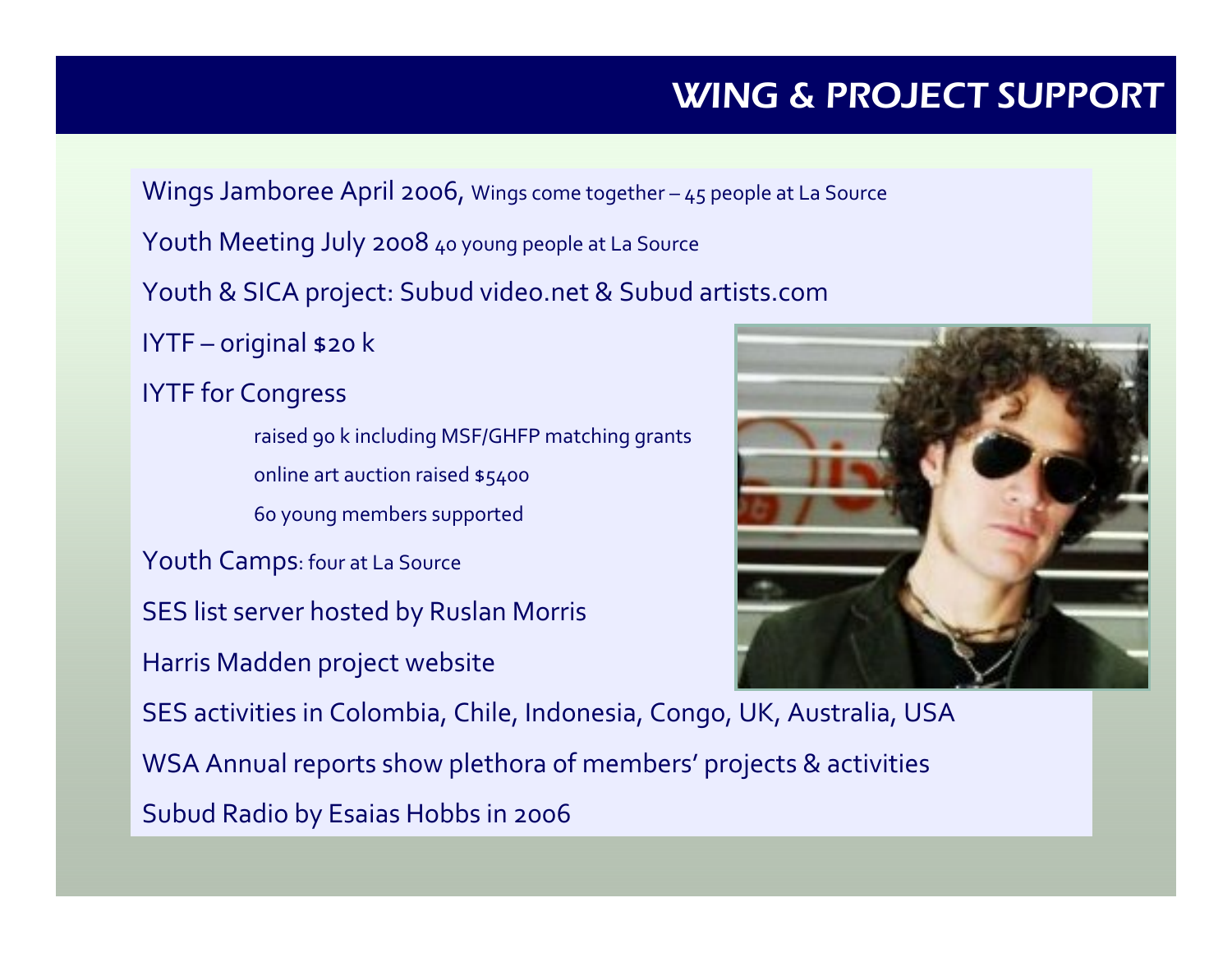### CARE SUPPORT

Care Support Team Formed 2006, Rayner Sutherland Administrator

Includes Subud Emergency Fund

Subud Emergency Fund \$50,000 in grants to about 60 people over 4.5 years

Newly established Subud Education Fund coordinated by Kumari Beck *(photo)*

scholarships to <sup>12</sup> people

Applications in Spanish, French & English

Tanzania \$1000 drought aid

Thanks to MSF

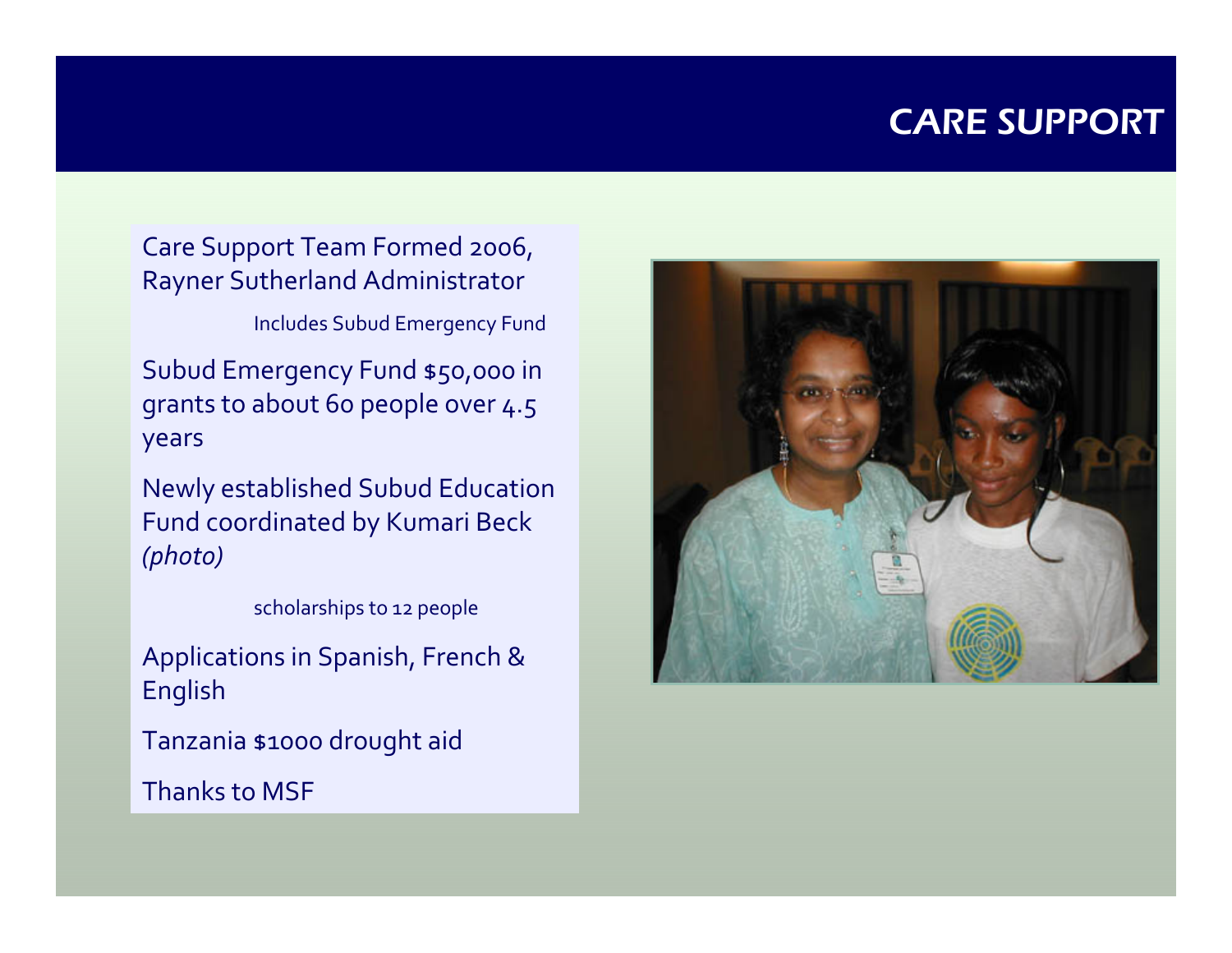## SUPPORT FOR COUNTRIES

#### Indonesia publications in 2007

Produced Subud Voice in Indonesian & Bapak talks volumes Colombia for Amanecer & Bogota Subud house Kalimantan visioning workshop, March 2008 First house in RD Congo in Matadi (MSF) Grant for water collection system for Kingantoko project Funding for Congo Brazzaville 1<sup>st</sup> National Congress Funding for Nigeria Congresses in <sup>2007</sup> and 2009 Support for National Committee work in Nigeria, RD Congo, Brazzaville International Gatherings with WSC meetings 2006 Bangalore, India, WSC meeting – 30 0 members 2007 Ascot, UK, Thank You Gathering organized by Subud Britain – 1000 members 2008 Amanecer, Colombia, organized by zones and Colombia – 25 0 members

200 9 Poio, Spain, organized by Zone 3 & Subud Spain – 30 0 members

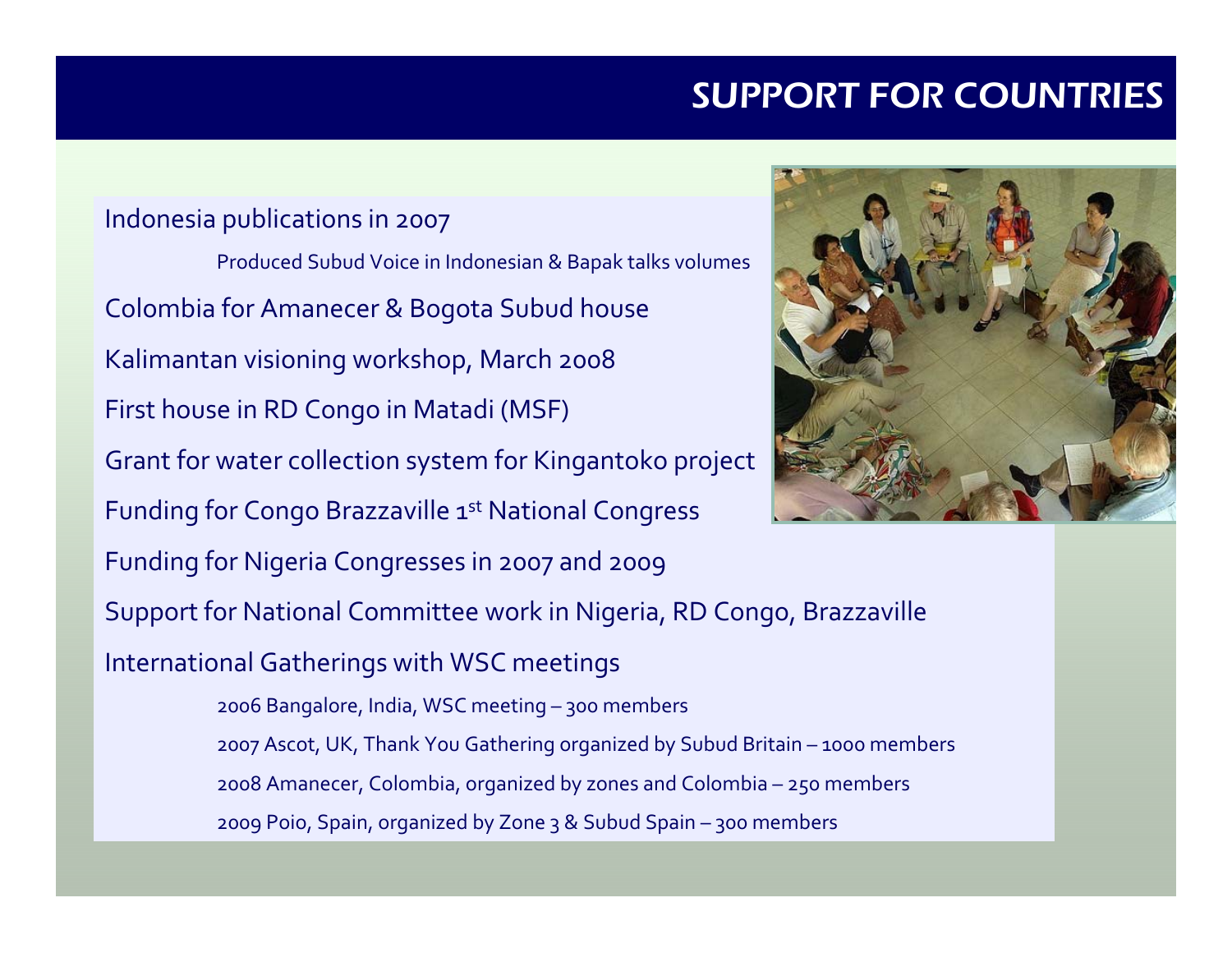#### External Relations Committee

Appointment of Amalia Rasheed as External Relations Coordinator, joined by Victor Margolin, Katherine Carre, Rohana Fraval

First WSA Initiative, 2006 ‐ <sup>07</sup> 'Being Present' coordinated by Taufik Waage, appointed at 2006 WSC Meeting

Second WSA Initiative 2008–09 'Org & Culture' coordinated by Stefan Freedman, Appreciative inquiry workshop in Lewes, England, coordinated by Liliana Gibbs & Graham Pitt

#### 1. INTER‐SPIRITUAL DIALOGUE

Increased participation in inter‐spiritual: i.e. WCRP Tokyo (2006) and Edinburgh MESP (2006 & 2007) Subud presentation cathedral of Santiago de Compostela.& Parliament of World religions (2009)

#### 2. UNITED NATIONS

WSA participation at NGO bodies in UN using SDIA's affiliation: Katherine Carré: Geneva two NGO committees on Spiritual Values and Spiritual Belief Solen Gratiet participated in advanced training on Human Rights for both WSA and SDIA Frederic Richard, Amalia Rasheed and Katherine Carre: 10th Human Rights Council session

### 3. WSA FORUM

Experimental program of the WSA to provide spaces for dialogue regarding themes central to Subud such as education, sustainable development and livelihood

With SDIA and GHFP in 2008 on Governance and development (Bardolf Paul, Rosanna Hille & Virginia Thomas) A Forum programme has been prepared for the World Congress (Victor Margolin)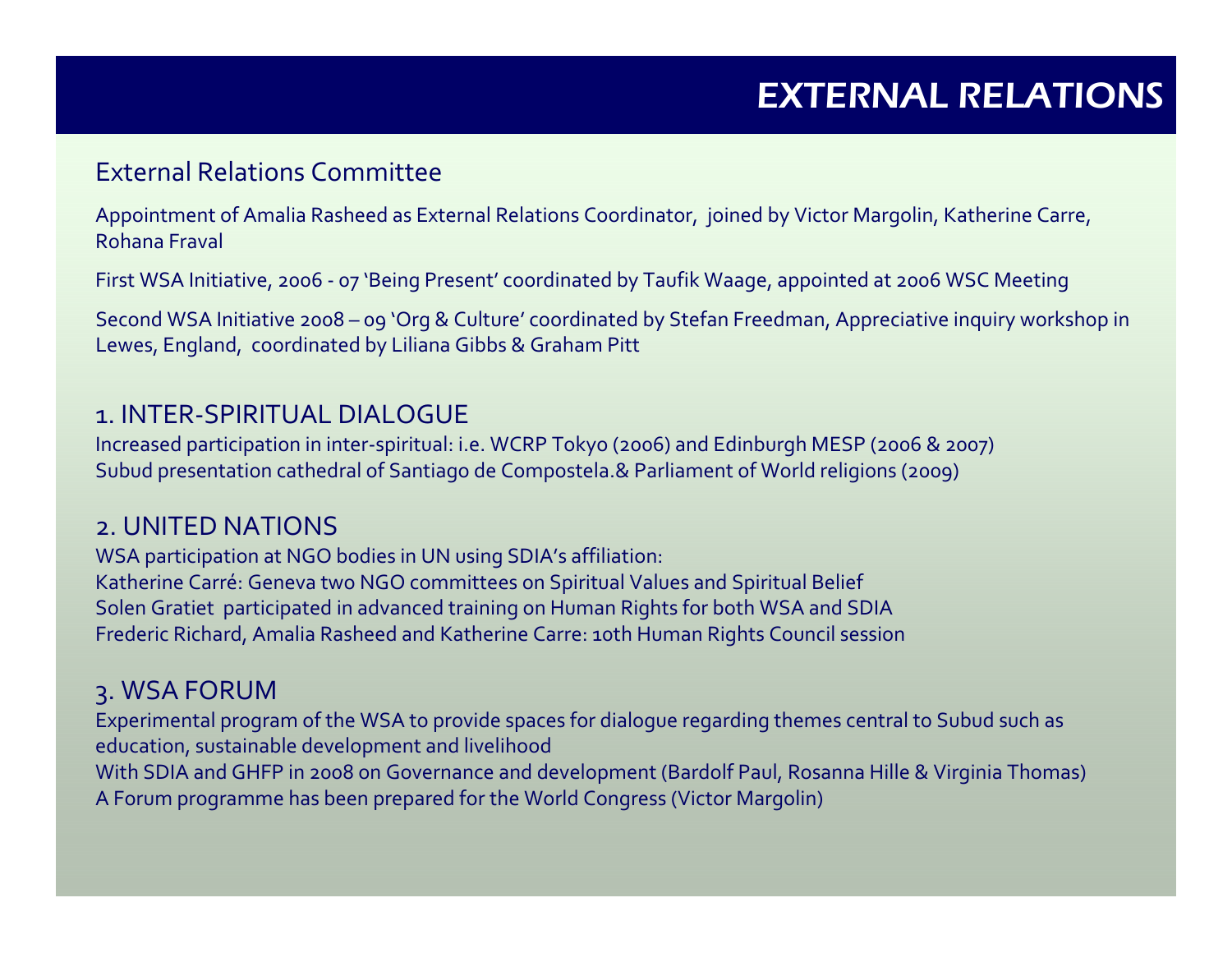### PUBLICATIONS

### **IN 4.5 YEARS PUBLISHED:**

SPI published <sup>7</sup> Volumes (14 – 20) in English

9 Volumes published in Russian, coordinated by Russian & Ukrainian team

3,919 Volumes in English sold, total

6 Volumes in Spanish translated, coordinated by Paloma de la Viña & Victor Carbayo

Two volumes of Ibu's talks published‐ every talk since 2005 World Congress *(on sale at Christchurch Congress)*

Reprint of 'On the Subud Way' ‐ also translated & published in Japanese

Reprint 'Concerning Subud' *(limited edition)* for 50th anniversary of Subud

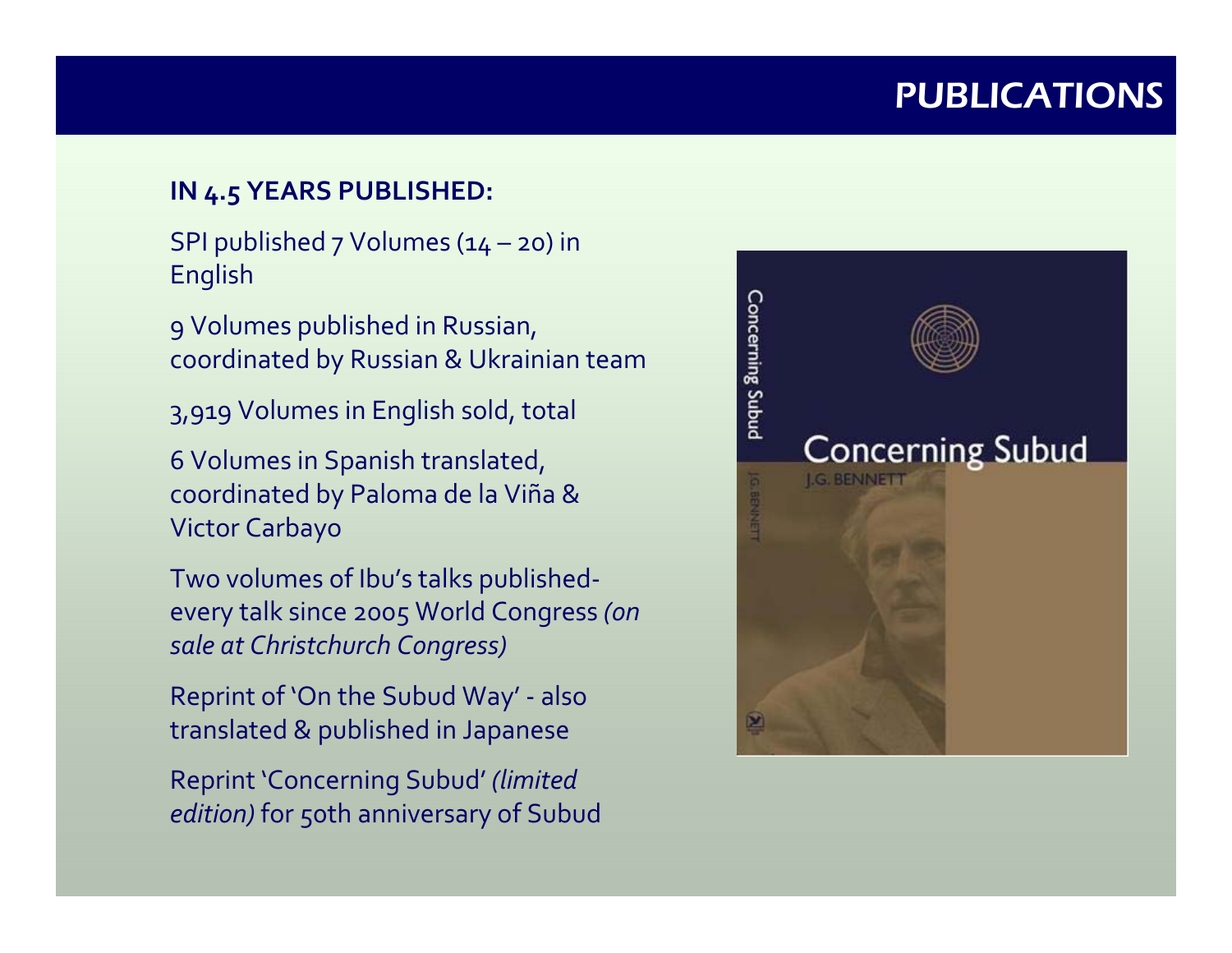# PUBLICATIONS

- 'Talk a week' sent from [www.subud.net](http://www.subud.net/) to 704 subscribers
- Books online thanks to Michael Folta *(now deceased)*
- Two new Subud Publication websites (SPI):
	- one for talks and another for members' writings
- Since 2005 SPI now sells mp3 with 94 sold of 1,315 talks plus DVDs ‐ Robin Drewett
- New WSA/SPI MOU to make working relations clear
- Armand Bisson created guidelines with SPI for translating
	- • ensuring that official translations are as faithful to originals as possible
	- •20 languages of official translations
	- •data base established

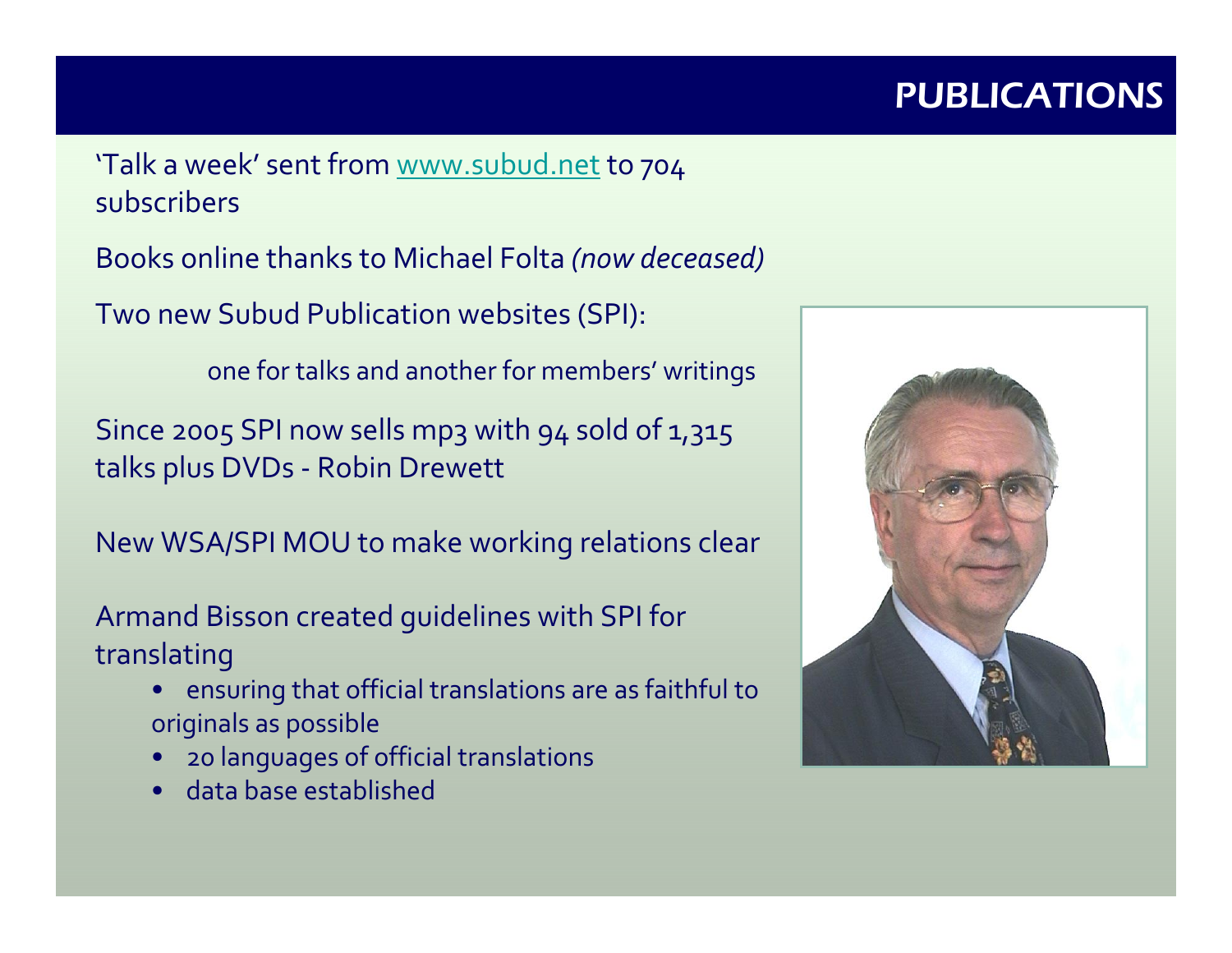### WEB PRESENCE

#### Rationalize the websites

New 'Subud.org' which presents the WSA, its work & functions thanks to Hassan Czwiertnia *(photo)*

Revised 'Subud.com' which presents Subud to the public with a new spirit

Subud Library became <sup>a</sup> WSA site thanks to Vernon Contessa

### Official WSA websites

[www.subud.com](http://www.subud.com/)

[www.subud.org](http://www.subud.org/)

[www.subudworldnews.com](http://www.subudworldnews.com/)

[www.subud.net](http://www.subud.net/)

[www.subudlibrary.net](http://www.subudlibrary.net/)

[www.subudlife.com](http://www.subudlife.com/)

New virtual office for the World Subud Council thanks to Roger van der Matten

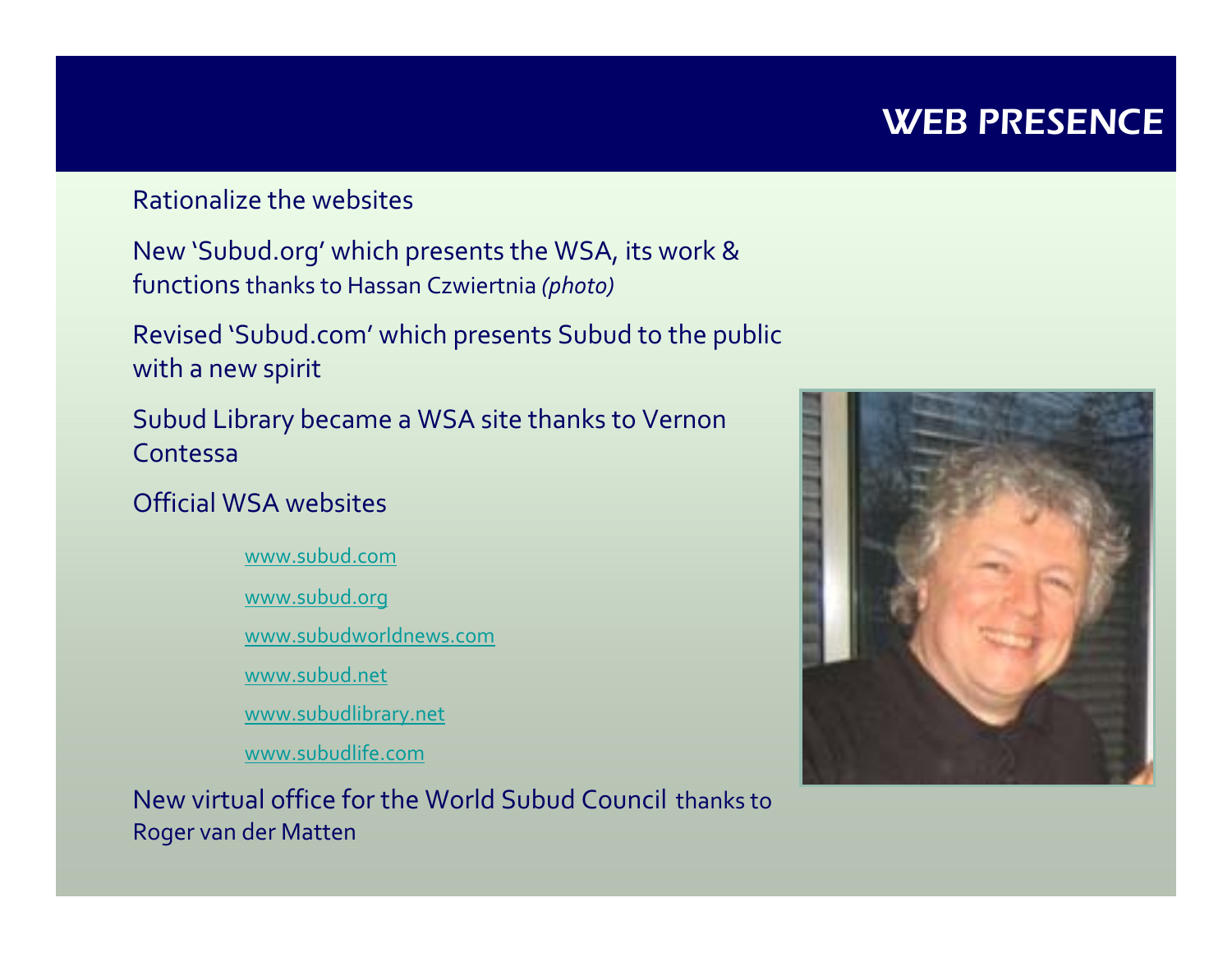# COPYRIGHT & TRADEMARK

#### Important because...

WSA MOU signed with 24 countries to empower member countries to manage the trademarks & copyrights

Every domain and every site on the internet carries the registration mark on the Subud symbol and phrase 'Subud and the seven circles symbol are registered marks of the World Subud Association' thanks to Matthew Weiss, WSA Internet Coordinator

Subud name application in the USA – 'Subud' <sup>n</sup> o long listed in Oxford Dictionary as public domain word

Acquired 'Subud.com' domain name, thanks to Matthew Weiss

Acquired Ibu's copyright

Re‐affirmed Bapak's copyright officially belongs to the WSA

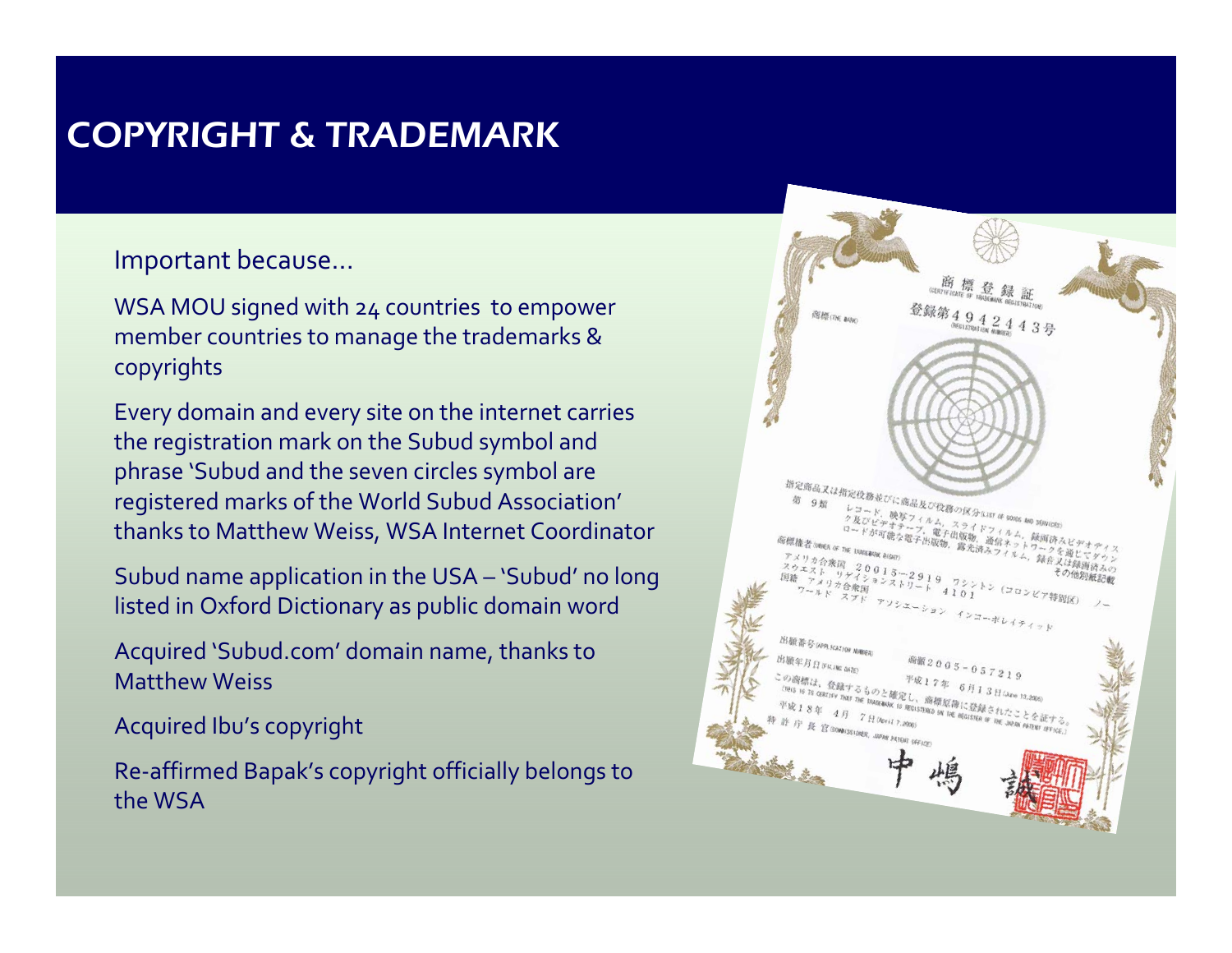### WSA INITIATIVES

Idea: to have <sup>a</sup> specific initiative each year for WSA worldwide to cover recommendations from 2005 congress

WSA is <sup>a</sup> learning organization

Two Initiatives:

Presence in the world, Taufik Waage

Looking at our organization and culture, Stefan Freedman

Countries participated with some debate in groups ‐ An ongoing process

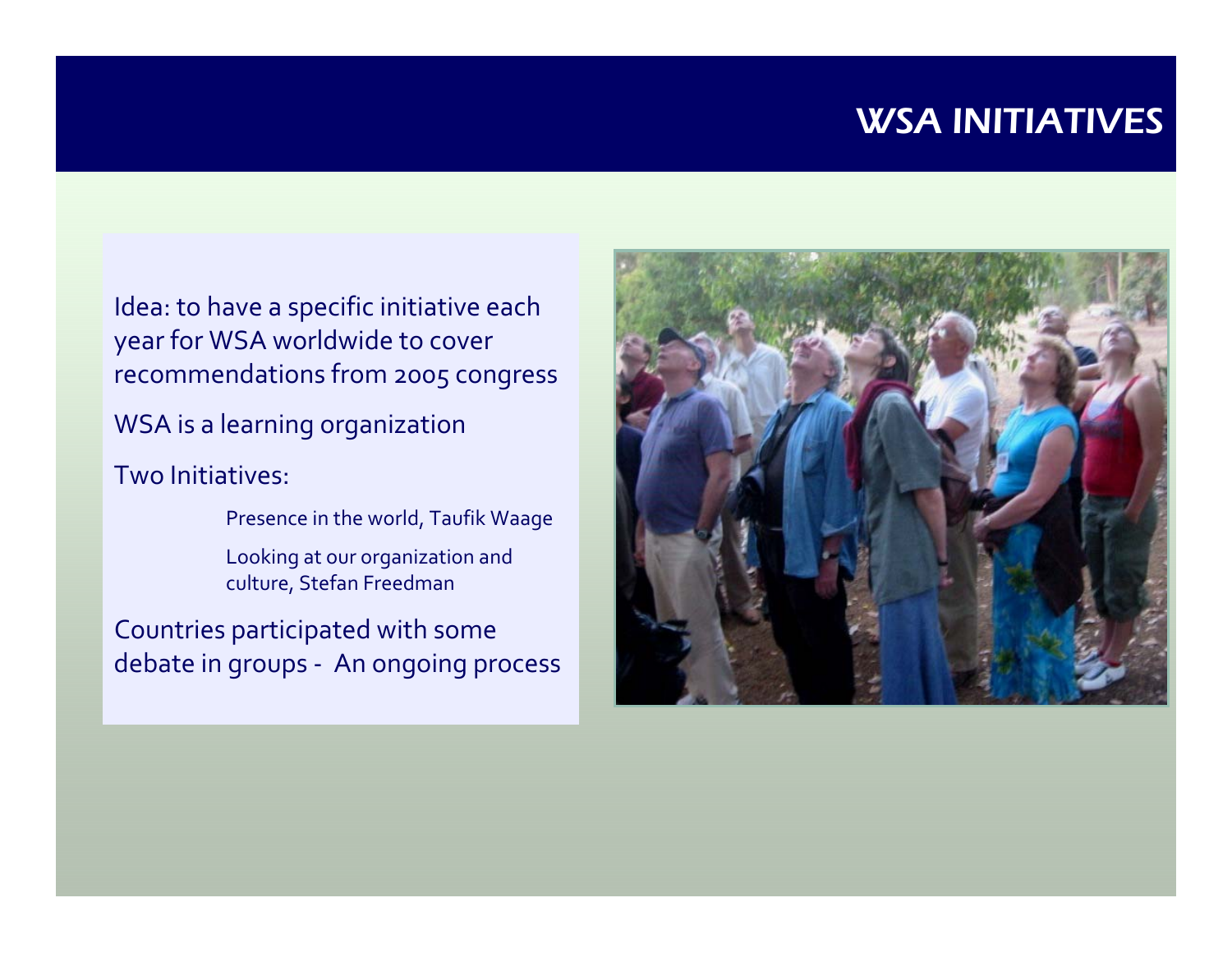### WSA ARCHIVES

Thank you to Faisal Sillem who passed away last year, to his family, Robin Drewett, Daniela Moneta, Farlan Williams . And there are many others.

Need for <sup>a</sup> systematic review of the WSA archives, assessment took 2.5 years Research into audio‐visual (film, sound, video) and digital archives.

A comprehensive repor<sup>t</sup> was prepared for the WSC meeting in Spain Urgent need to assess of the original tape recordings of Bapak's talks

#### Also:

- Created an accurate list of all Ibu Rahayu's talks
- $\Box$ Created and distributed an interim backup of the video talks archive
- WSA records in the UK were relocated to Canberra
- $\Box$ Developed preservation plan with costs for all film and video holdings
- Developed specifications for the digital repository & backup system for digital files
- $\Box$ Began to develop policies for collection & uploading to websites
- $\Box$ Reviewed agreements with host countries & viability of backup system
- $\Box$ Canberra archive was reorganised to allow easier access
- Offer received to fund & build <sup>a</sup> permanen<sup>t</sup> WSA archive facility on Subud Canberra land in <sup>2010</sup>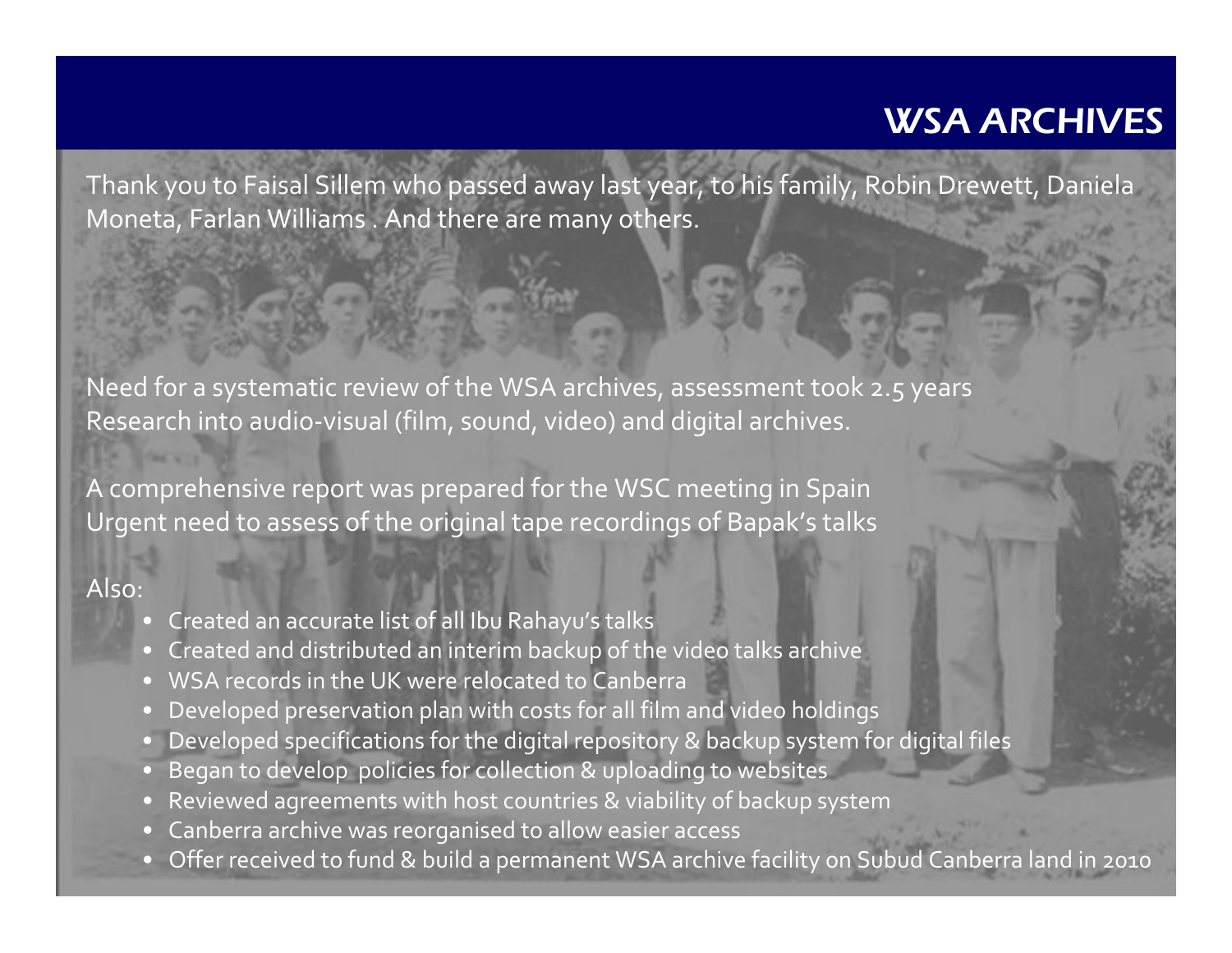# OTHER WSA ACTIVITIES

WISMA SUBUD (Josephine Bacikin) Created a committee of stakeholders in Wisma Subud to preserve the integrity of the centre co‐chaired with Pak Haryono Preliminary investigation of obtaining national heritage and eventual UNESCO heritage status

LOCAL PREMISES (Santa Raymond) Developed survey about Subud groups' premises

HISTORY OF SUBUD (Harlinah Longcroft): New edition of Volume 1 Book1 withrevisionsVolume 1 Book 3 underway with 500 hours of interviews Catalogue of historical materials received for Book 3

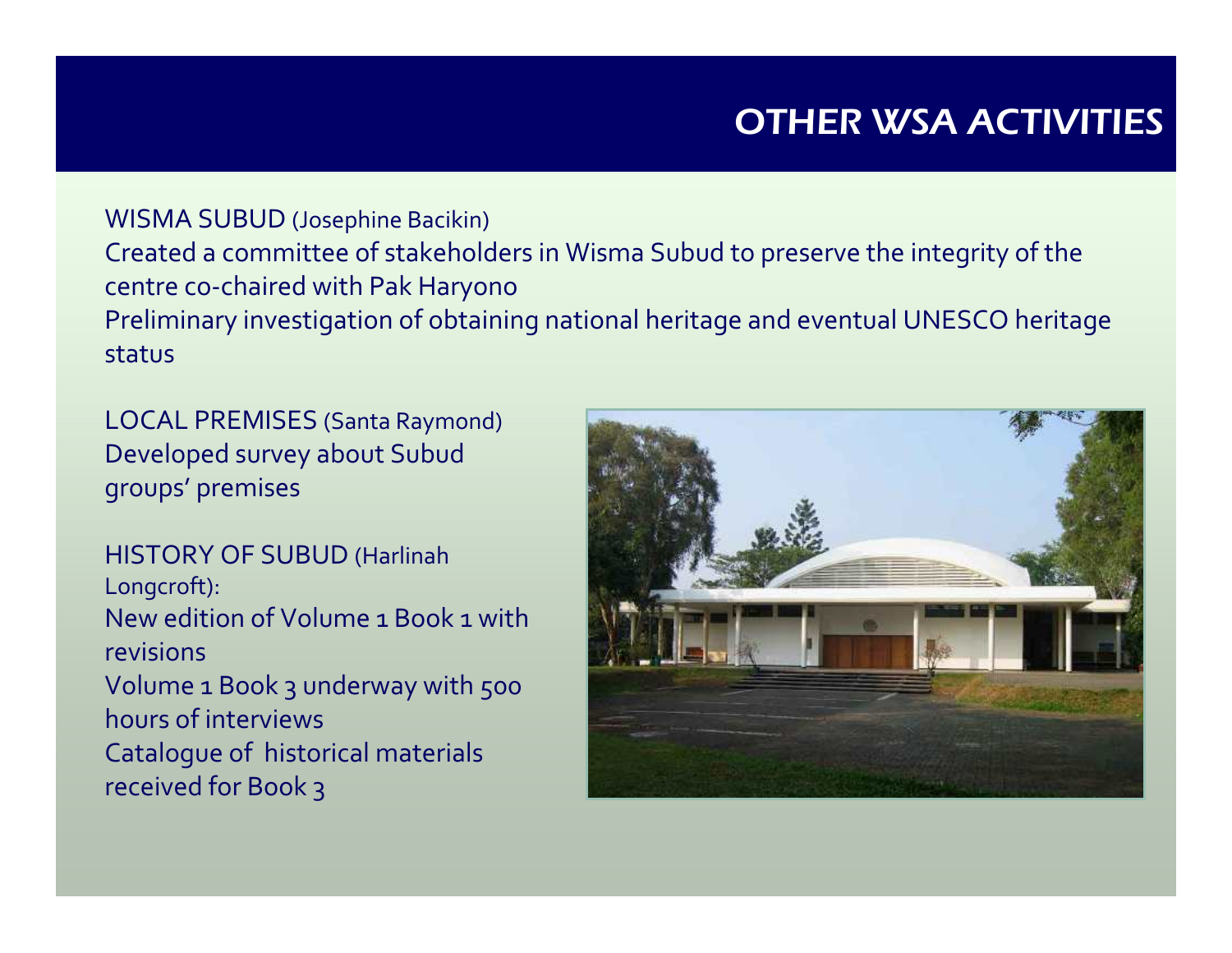WSA finances from 2006‐9 (3rd quarter):

Income: WSA member countries 41%; grants 18%; enterprises/individuals 10% and 23%

Expenditure: WSA's expenditure is grouped into four areas:

Kejiwaan Programs 28%

Human Activity Programs 14%

Media 11%

supporting services: 47%

| Figures US\$K: | 2005 | 2006 | 2007 | 2008 | 200930 |
|----------------|------|------|------|------|--------|
| Income:        | 286  | 362  | 586  | 437  | 281    |
| Expenditure:   | 252  | 343  | 310  | 338  | 324    |

(Adjusted to exclude special purpose donation)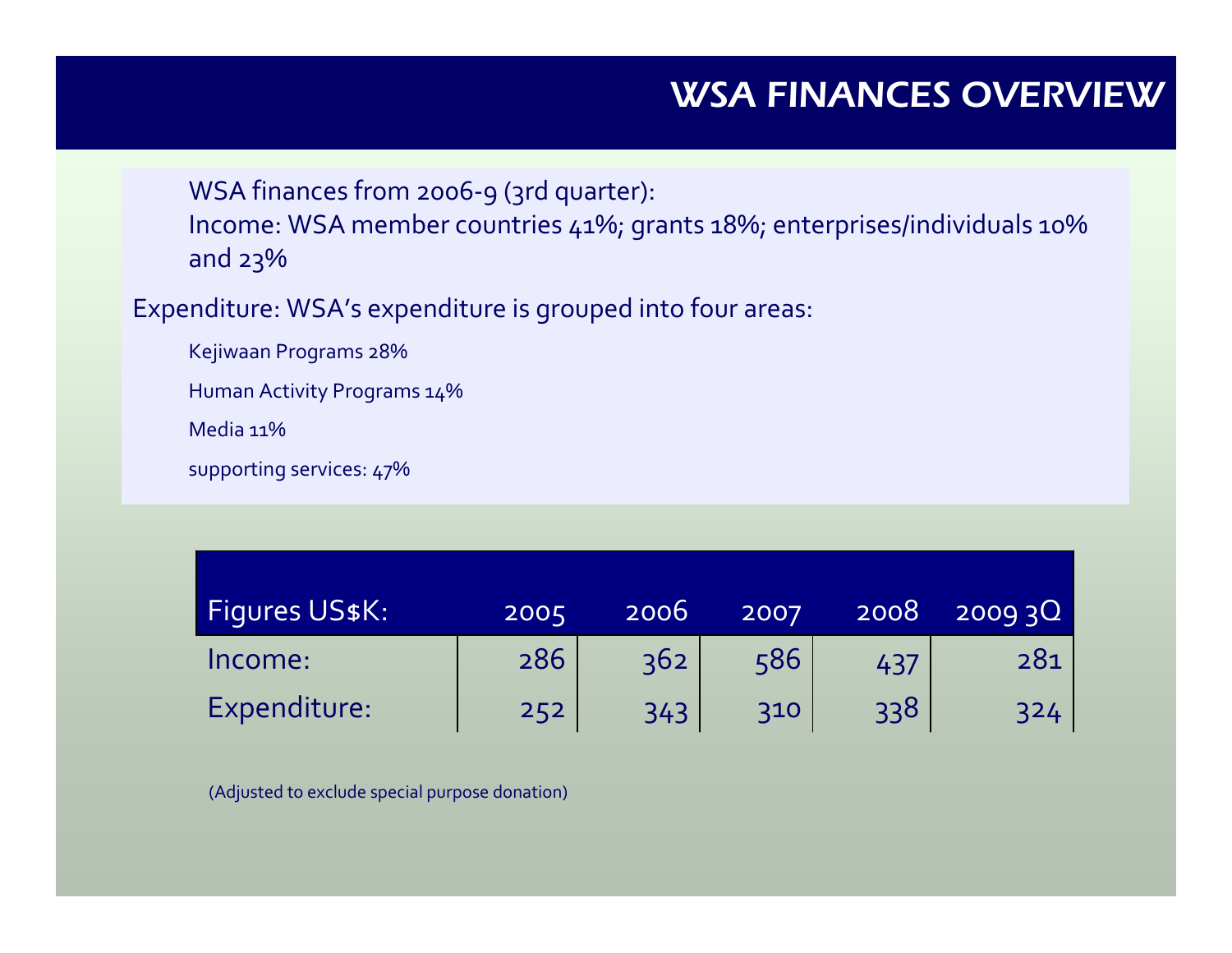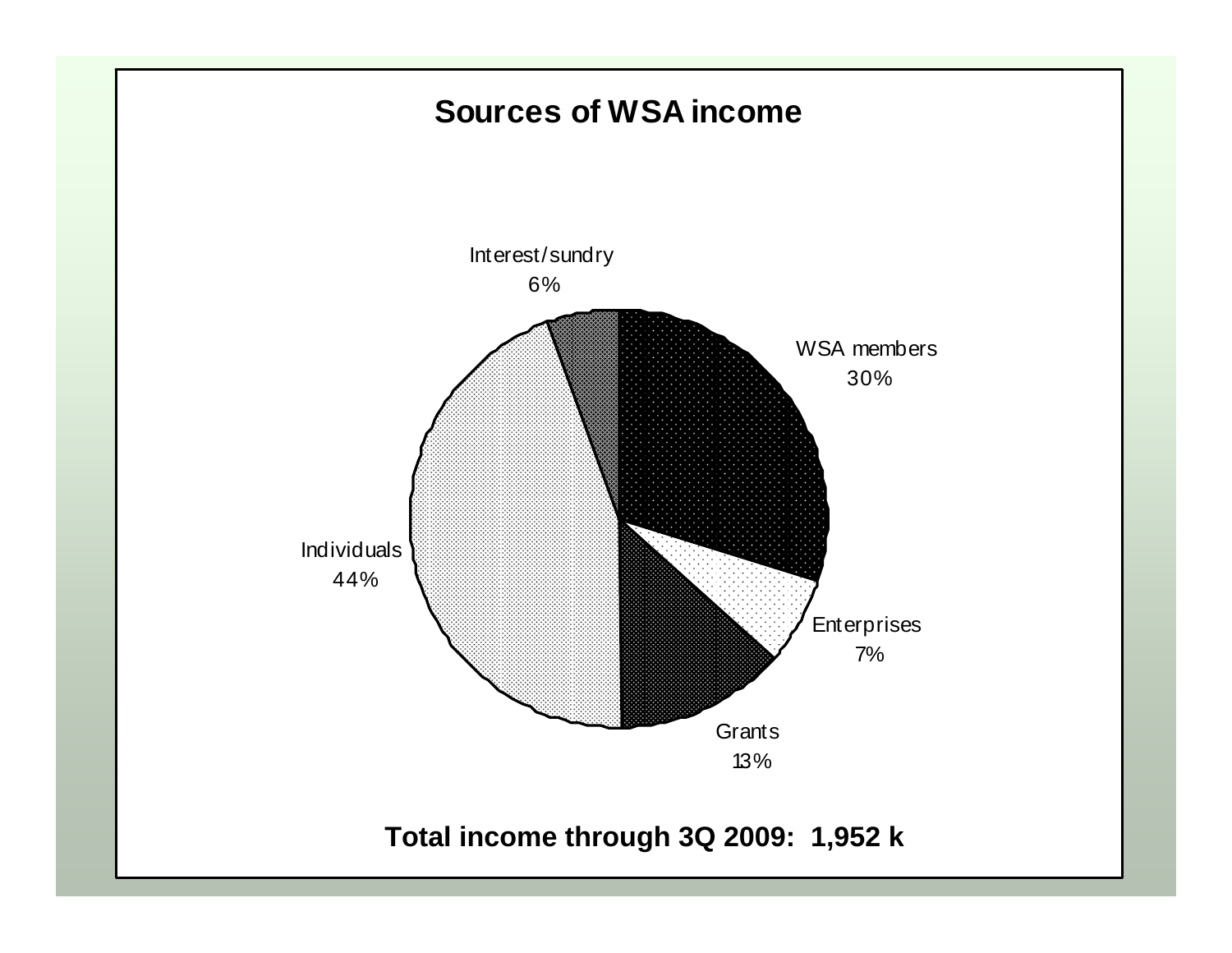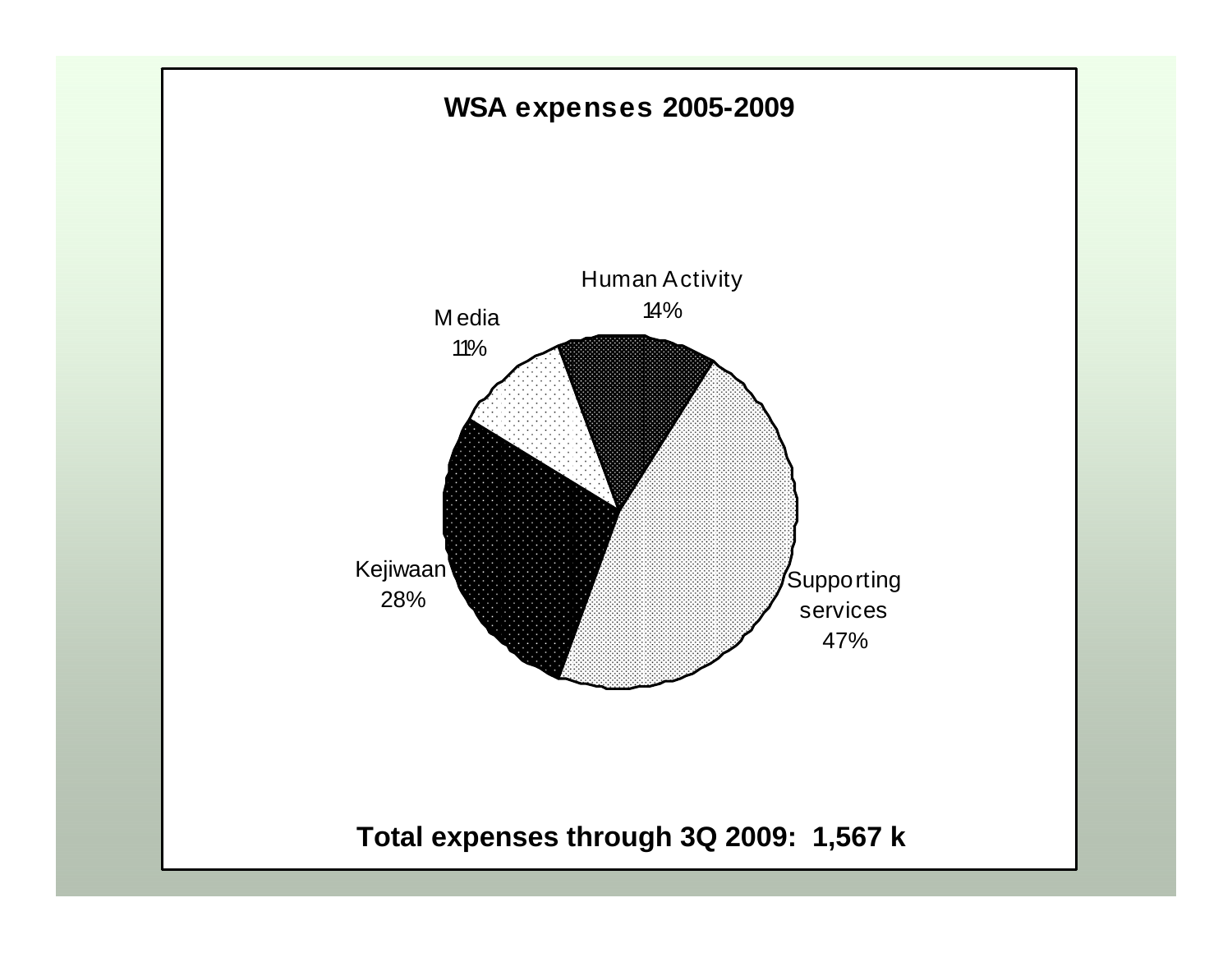Supporting services average percentages of total WSA expenses (net of the Special project expenses) since 2005:

| <b>WSA Chair/Zone Reps</b>     | 6%  |
|--------------------------------|-----|
| <b>ISC/WSA</b> executive admin | 21% |
| <b>Pensions</b>                | 5%  |
| WSC meetings, gatherings       | 10% |
| World congress preparation     | 4%  |
| <b>Supporting Services</b>     |     |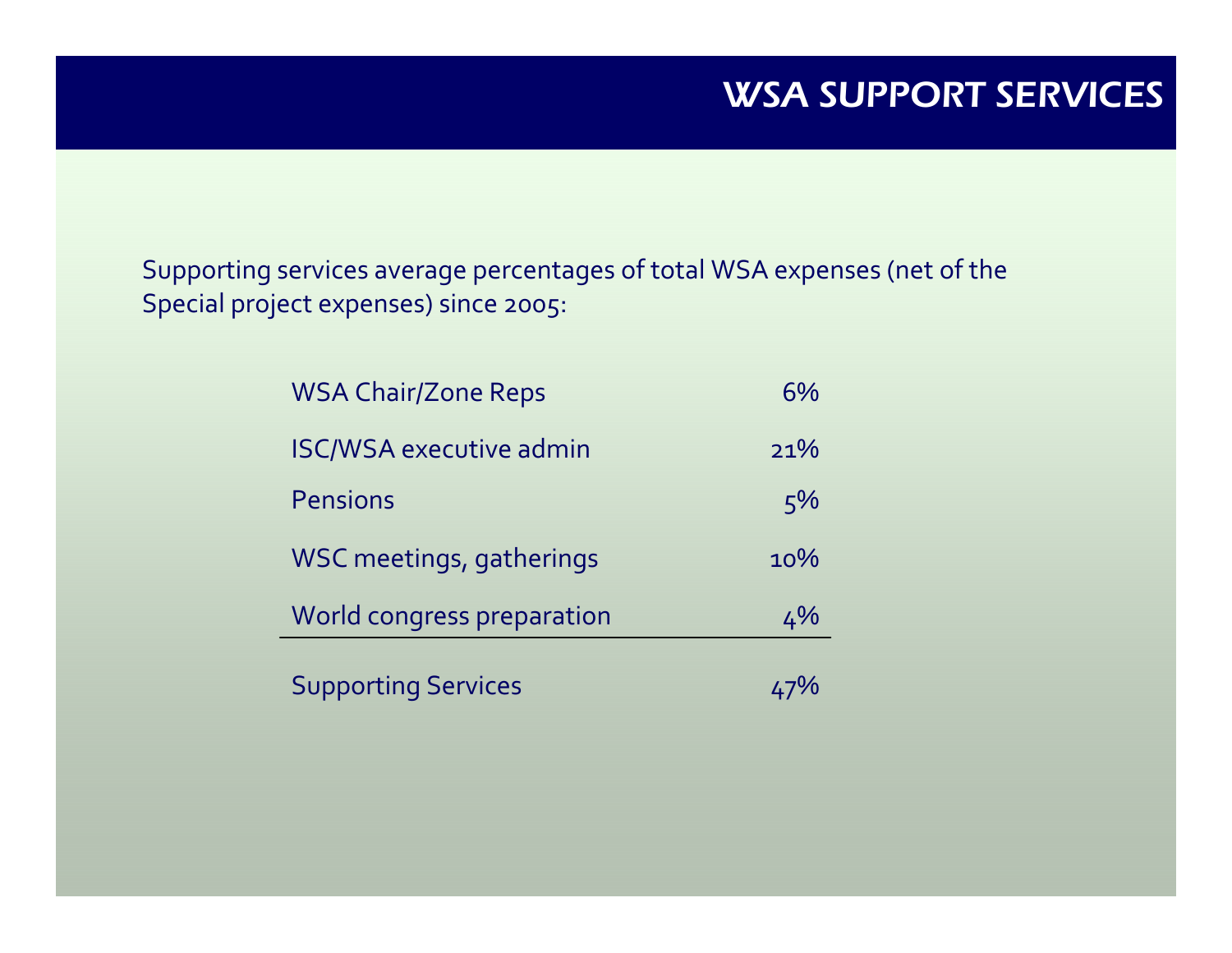### WSA BALANCE SHEET SUMMARY



WSA Balance Sheet:

2004 net assets of \$117k

September 2009 net assets \$368k ‐ 27% growth

From special donation, sale of PTSW building, donations from individuals

Additional recent donation from BSB Residual Assets Trust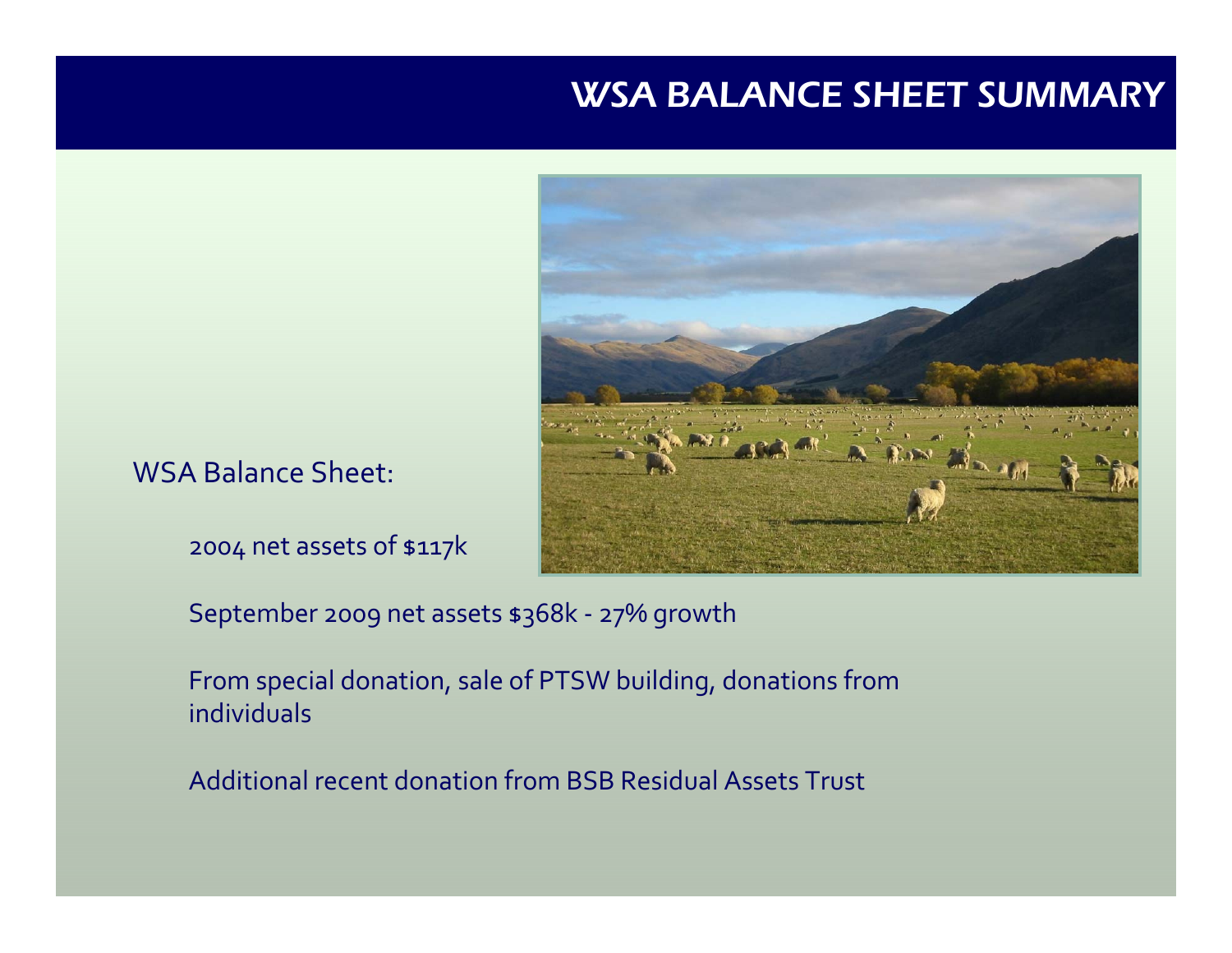